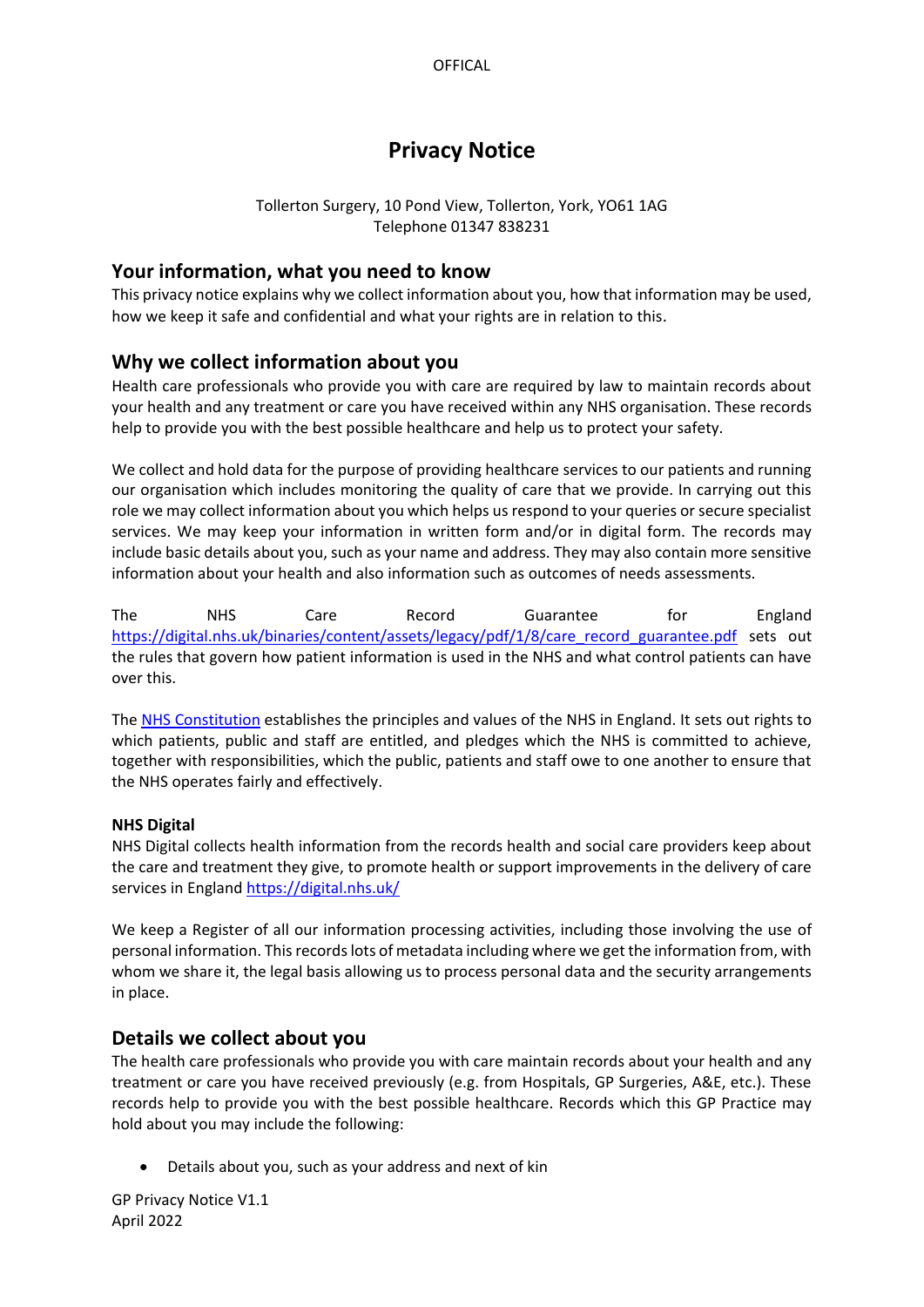- Any contact the surgery has had with you, such as appointments, clinic visits, emergency appointments, etc.
- Notes and reports about your health
- Details about your treatment and care
- Results of investigations, such as laboratory tests, x-rays, etc.
- Relevant information from other health professionals, relatives or those who care for you

## **How we keep your information confidential and safe**

Everyone working for our organisation is subject to the Common Law Duty of Confidence. Information provided in confidence will only be used for specific purposes in accordance with the law. The NHS Digital Code of Practice on Confidential Information [https://digital.nhs.uk/data-and](https://digital.nhs.uk/data-and-information/looking-after-information/data-security-and-information-governance/codes-of-practice-for-handling-information-in-health-and-care/code-of-practice-on-confidential-information)[information/looking-after-information/data-security-and-information-governance/codes-of](https://digital.nhs.uk/data-and-information/looking-after-information/data-security-and-information-governance/codes-of-practice-for-handling-information-in-health-and-care/code-of-practice-on-confidential-information)[practice-for-handling-information-in-health-and-care/code-of-practice-on-confidential-information](https://digital.nhs.uk/data-and-information/looking-after-information/data-security-and-information-governance/codes-of-practice-for-handling-information-in-health-and-care/code-of-practice-on-confidential-information) applies to all NHS staff and they are required to protect your information, inform you of how your information will be used, and allow you to decide if and how your information can be shared. All our staff are expected to make sure information is kept confidential and receive regular training on how to do this.

The health records we use may be electronic, on paper or a mixture of both, and we use a combination of working practices and technology to ensure that your information is kept confidential and secure. Your records are backed up securely in line with NHS standard procedures. We ensure that the information we hold is kept in secure locations, is protected by appropriate security and access is restricted to authorised personnel. We also make sure external data processors that support us are legally and contractually bound to operate and prove security arrangements are in place where data that could or does identify a person are processed. We are committed to protecting your privacy and will only use information collected lawfully in accordance with:

- Data Protection Act 2018 (UK GDPR)
- Human Rights Act
- Common Law Duty of Confidentiality
- NHS Codes of Confidentiality and Information Security
- Health and Social Care Act 2015
- And all applicable legislation

We have a senior person responsible for protecting the confidentiality of patient information and enabling appropriate information sharing. This person is called the Caldicott Guardian. The Caldicott Guardian for the practice is Dr Sarah Utting, who can be contacted using the contact details at the top of this document. We also have a Senior Information Risk Owner (SIRO) who is responsible for owning the practice's information risk. The SIRO is Fiona Howell.

We are registered with the Information Commissioner's Office (ICO) as a data controller which describes the purposes for which we process personal data. A copy of the registration is available from the ICO'[s web site](https://ico.org.uk/about-the-ico/what-we-do/register-of-data-controllers/) by searching on our name.

We maintain our duty of confidentiality to you at all times. We will only ever use or pass on information about you if we reasonably believe that others involved in your care have a genuine need for it. We will not disclose your information to any third party without your permission unless there are exceptional circumstances (such as a risk of serious harm to yourself or others) or where the law requires information to be passed on.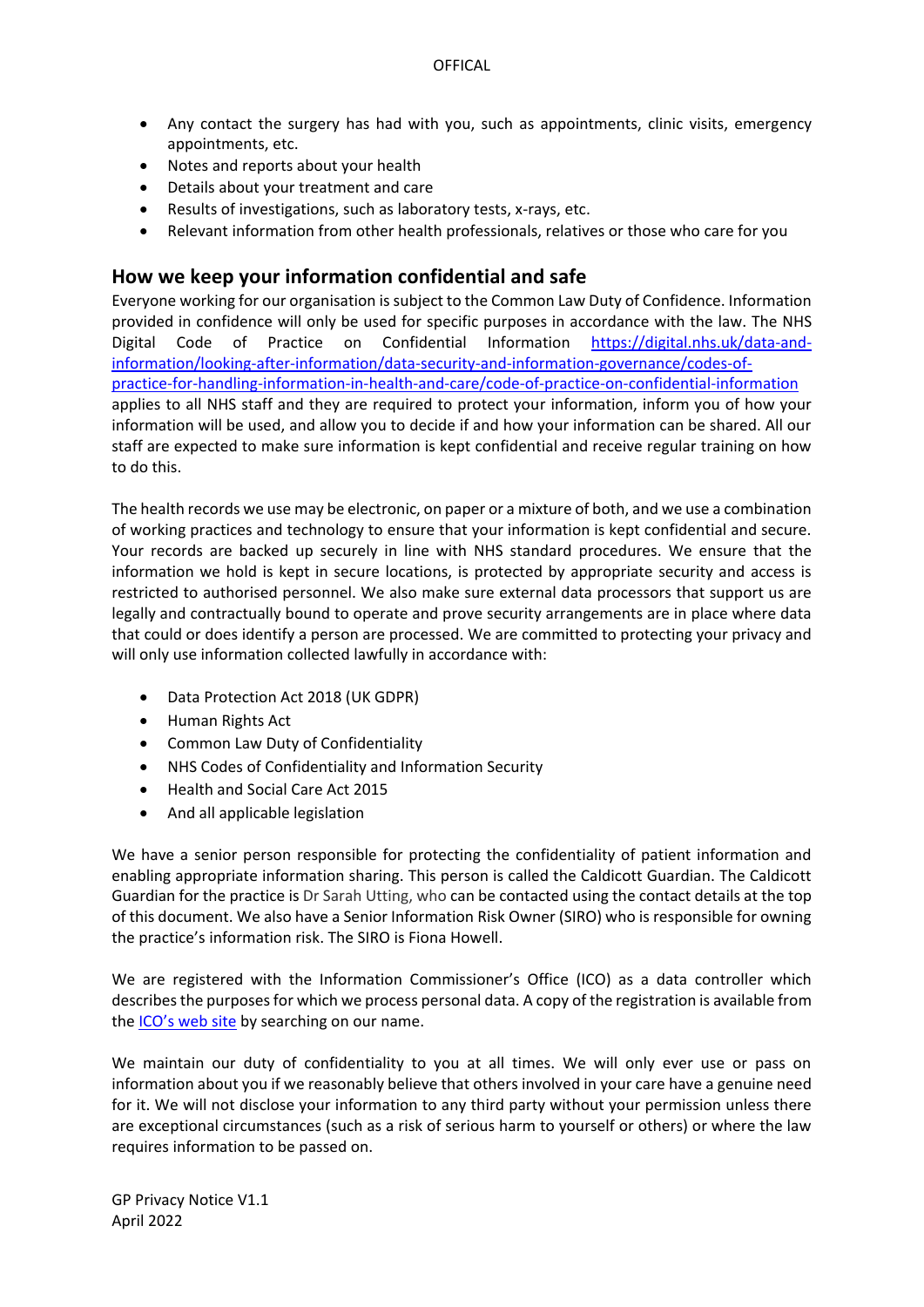## **How we use your information**

Improvements in information technology are also making it possible for us to share data with other healthcare organisations for the purpose of providing you, your family and your community with better care. For example it is possible for healthcare professionals in other services to access your record with your permission when the practice is closed. This is explained further in the Local Information Sharing section below.

Under the powers of the Health and Social Care Act 2015, NHS Digital can request personal confidential data from GP Practices without seeking patient consent for a number of specific purposes, which are set out in law. These purposes are explained below. You may choose to withdraw your consent to personal data being shared for these purposes.

You can object to your personal information being shared with other healthcare providers but should be aware that this may, in some instances, affect your care as important information about your health might not be available to healthcare staff in other organisations. If this limits the treatment that you can receive then the practice staff will explain this to you at the time you object.

To ensure you receive the best possible care, your records are used to facilitate the care you receive. Information held about you may be used to help protect the health of the public and to help us manage the NHS.

## **Child Health Information**

We wish to make sure that your child has the opportunity to have immunisations and health checks when they are due. We share information about childhood immunisations, the 6-8 week new baby check and breast-feeding status with NHS England Foundation Trust health visitors and school nurses.

## **Clinical audit**

Information may be used by the Clinical Commissioning Group (CCG) for clinical audit to monitor the quality of the service provided to patients with long terms conditions. Some of this information may be held centrally and used for statistical purposes (e.g. the National Diabetes Audit). When this happens, strict measures are taken to ensure that individual patients cannot be identified from the data.

## **Clinical Research**

Sometimes your information may be requested to be used for research purposes – we will always ask your permission before releasing your information for this purpose.

## **Improving Diabetes Care**

Information that does not identify individual patients is used to enable focussed discussions to take place at practice-led local diabetes review meetings between health care professionals. This enables the professionals to improve the management and support of these patients.

## **Individual Funding Request**

An 'Individual Funding Request' is a request made on your behalf, with your consent, by a doctor, for funding of specialised healthcare which falls outside the range of services and treatments that the CCG has agreed to commission for the local population. An Individual Funding Request is taken under consideration when a case can be set out by a patient's doctor that there are exceptional clinical circumstances which make the patient's case different from other patients with the same condition who are at the same stage of their disease, or when the request is for a treatment that is regarded as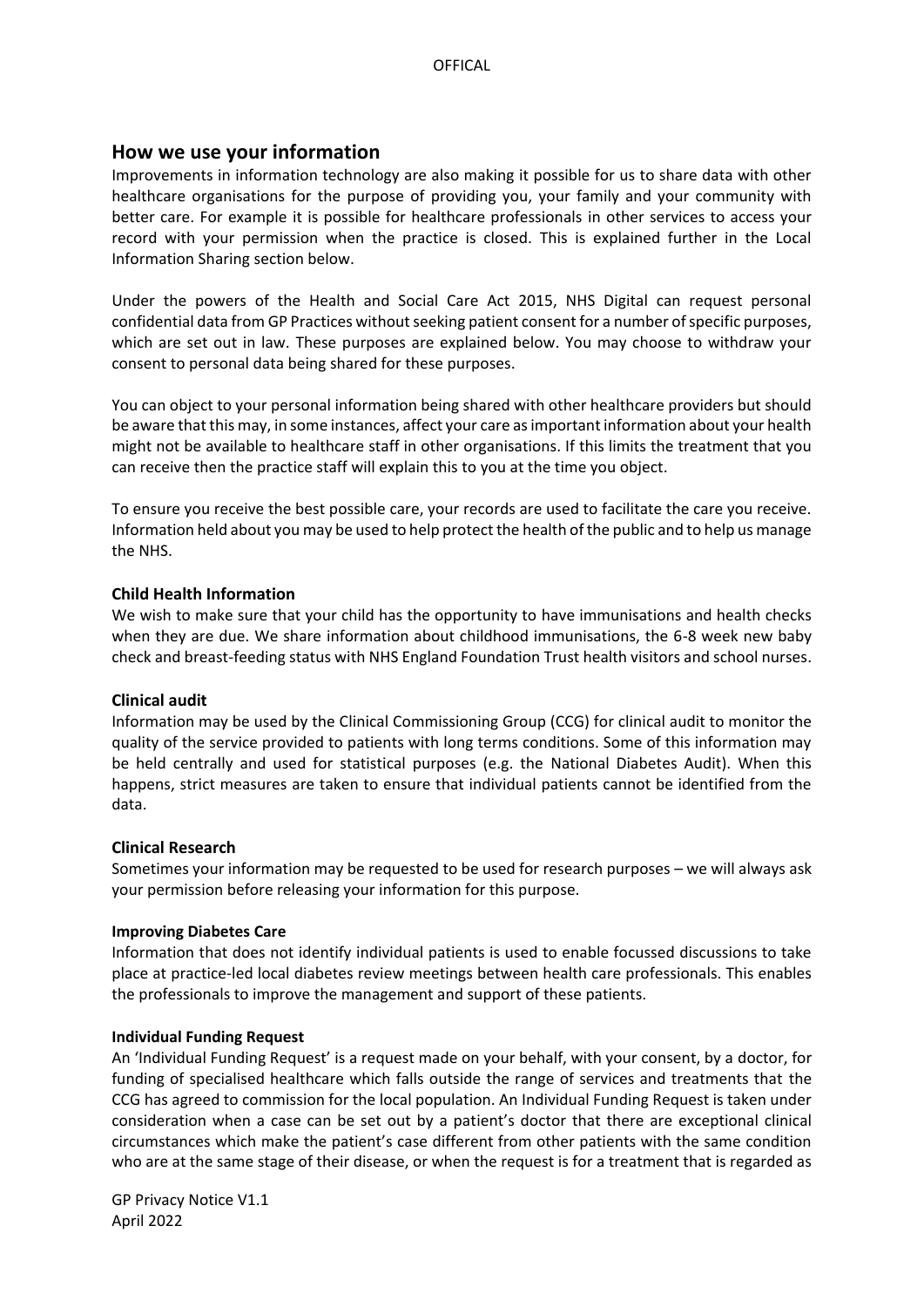new or experimental and where there are no other similar patients who would benefit from this treatment. A detailed response, including the criteria considered in arriving at the decision, will be provided to your GP.

#### **Invoice Validation**

Invoice validation is an important process. It involves using your NHS number to check which CCG is responsible for paying for your treatment. Section 251 of the NHS Act 2006 provides a statutory legal basis to process data for invoice validation purposes. We can also use your NHS number to check whether your care has been funded through specialist commissioning, which NHS England will pay for. The process makes sure that the organisations providing your care are paid correctly.

## **Local Information Sharing**

Your GP electronic patient record is held securely and confidentially on an electronic system managed by your registered GP practice. If you require attention from a local health or care professional outside of your usual practice services, such as a GP Federation Service, Emergency Department, Minor Injury Unit or Out Of Hours service, the professionals treating you are better able to give you safe and effective care if some of the information from your GP record is available to them.

Where available, this information can be shared electronically with other local healthcare providers via a secure system designed for this purpose. Depending on the service you are using and your health needs, this may involve the healthcare professional accessing a secure system that enables them to view parts of your GP electronic patient record (e.g. Great North Care Record Care Summary or your Summary Care Record) or a secure system that enables them to view your full GP electronic patient record (e.g. EMIS remote clinical consulting system).

In all cases, your information is only accessed and used by authorised staff who are involved in providing or supporting your direct care. Your permission will be asked before the information is accessed, other than in exceptional circumstances (e.g. emergencies) if the healthcare professional is unable to ask you and this is deemed to be in your best interests (which will then be logged).

When analysing current health services and proposals for developing future services it is sometimes necessary to link separate individual datasets to be able to produce a comprehensive evaluation. This may involve linking primary care GP data with other data such as secondary uses service (SUS) data (inpatient, outpatient and A&E). In some cases there may also be a need to link local datasets which could include a range of acute-based services such as radiology, physiotherapy, audiology etc, as well as mental health and community-based services such as Improving Access to Psychological Therapies (IAPT), district nursing, podiatry etc. When carrying out this analysis, the linkage of these datasets is always done using a unique identifier that does not reveal a person's identity. We may also contract with other organisations to process data. These organisations are known as Data Processors. We ensure external data processors that support us are legally and contractually bound to operate and prove security arrangements are in place where data that could or does identify a person are processed.

Currently, the external data processors we work with include NHS North of England Commissioning Support Unit, which is based at John Snow House, Durham, DH1 3YG and which has been granted a legal basis for processing data for us and which operates under strict controls to ensure your information is handled lawfully.

We record any instances where we transfer personal information to a third country or international organisation. This is very limited and we check and record the safeguards in place to protect the information to be transferred.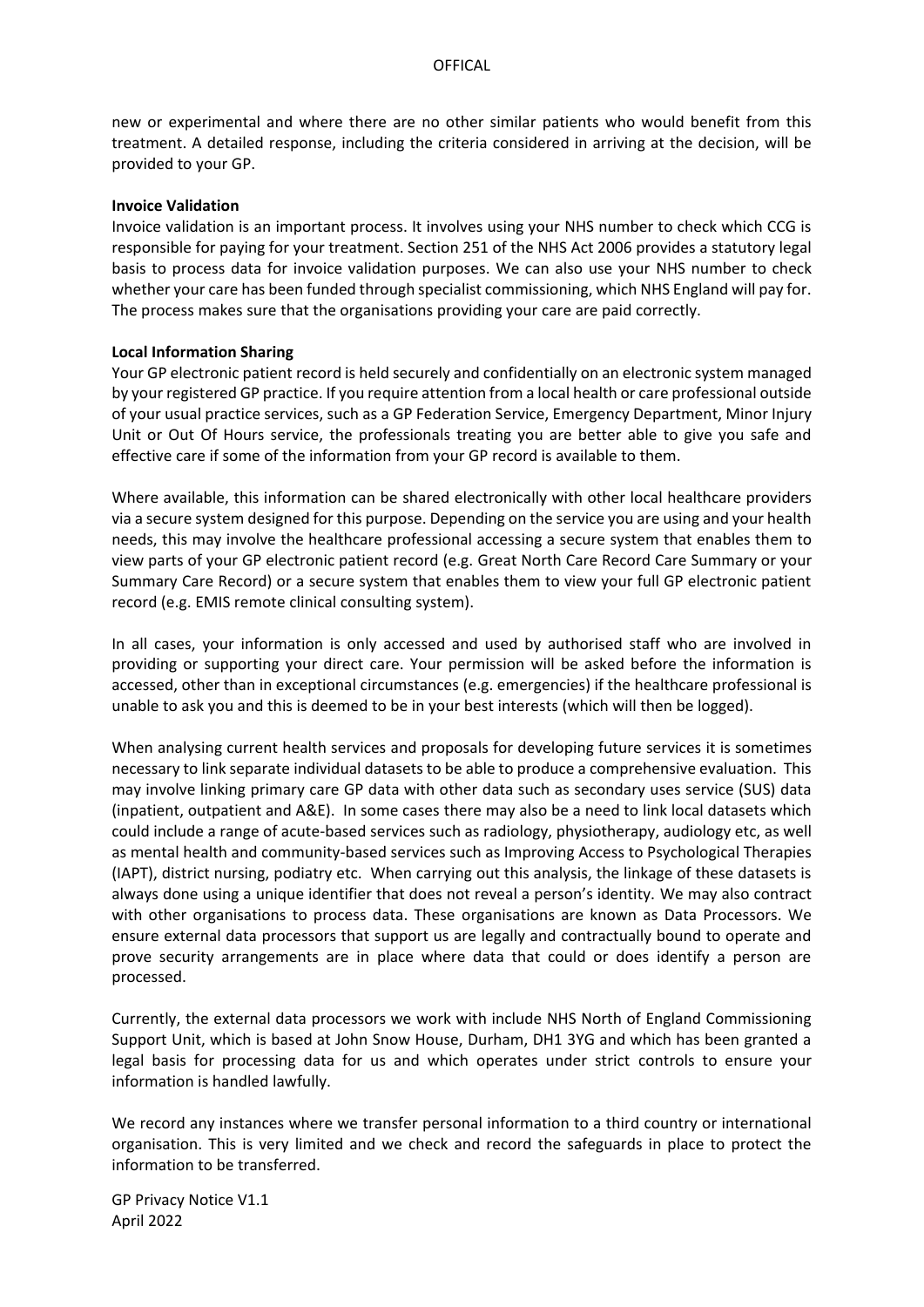## **National Fraud Initiative - Cabinet Office**

The use of data by the Cabinet Office for data matching is carried out with statutory authority under Part 6 of the Local Audit and Accountability Act 2014. It does not require the consent of the individuals concerned under the Data Protection Act 2018. Data matching by the Cabinet Office is subject to a Code of Practice. For further information see:

[https://www.gov.uk/government/publications/code-of-data-matching-practice-for-national-fraud](https://www.gov.uk/government/publications/code-of-data-matching-practice-for-national-fraud-initiative)[initiative](https://www.gov.uk/government/publications/code-of-data-matching-practice-for-national-fraud-initiative)

## **National Registries**

National Registries (such as the Learning Disabilities Register) have statutory permission under Section 251 of the NHS Act 2006, to collect and hold service user identifiable information without the need to seek informed consent from each individual service user.

#### **Risk Stratification**

'Risk stratification for case finding' is a process for identifying and managing patients who have or may be at-risk of health conditions (such as diabetes) or who are most likely to need healthcare services (such as people with frailty). Risk stratification tools used in the NHS help determine a person's risk of suffering a particular condition and enable us to focus on preventing ill health before it develops. Information about you is collected from a number of sources including NHS Trusts, GP Federations and your GP Practice. A risk score is then arrived at through an analysis of your de-identified information. This can help us identify and offer you additional services to improve your health.

Risk-stratification data may also be used to improve local services and commission new services, where there is an identified need. In this area, risk stratification may be commissioned by the Vale of York Clinical Commissioning Group. Section 251 of the NHS Act 2006 provides a statutory legal basis to process data for risk stratification purposes. Further information about risk stratification is available from: [https://www.england.nhs.uk/ourwork/tsd/ig/risk-stratification /](https://www.england.nhs.uk/ourwork/tsd/ig/risk-stratification%20/)

If you do not wish information about you to be included in any risk stratification programmes, please let us know. Please be aware that this may limit the ability of healthcare professionals to identify if you have or are at risk of developing certain serious health conditions.

## **Safeguarding**

To ensure that adult and children's safeguarding matters are managed appropriately, access to identifiable information will be shared in some limited circumstances where it's legally required for the safety of the individuals concerned.

#### **Summary Care Record (SCR)**

The NHS in England uses a national electronic record called the Summary Care Record (SCR) to support patient care. It contains key information from your GP record. Your SCR provides authorised healthcare staff with faster, secure access to essential information about you in an emergency or when you need unplanned care, where such information would otherwise be unavailable.

Summary Care Records are there to improve the safety and quality of your care. SCR core information comprises your allergies, adverse reactions and medications. An SCR with additional information can also include reason for medication, vaccinations, significant diagnoses / problems, significant procedures, anticipatory care information and end of life care information. Additional information can only be added to your SCR with your agreement.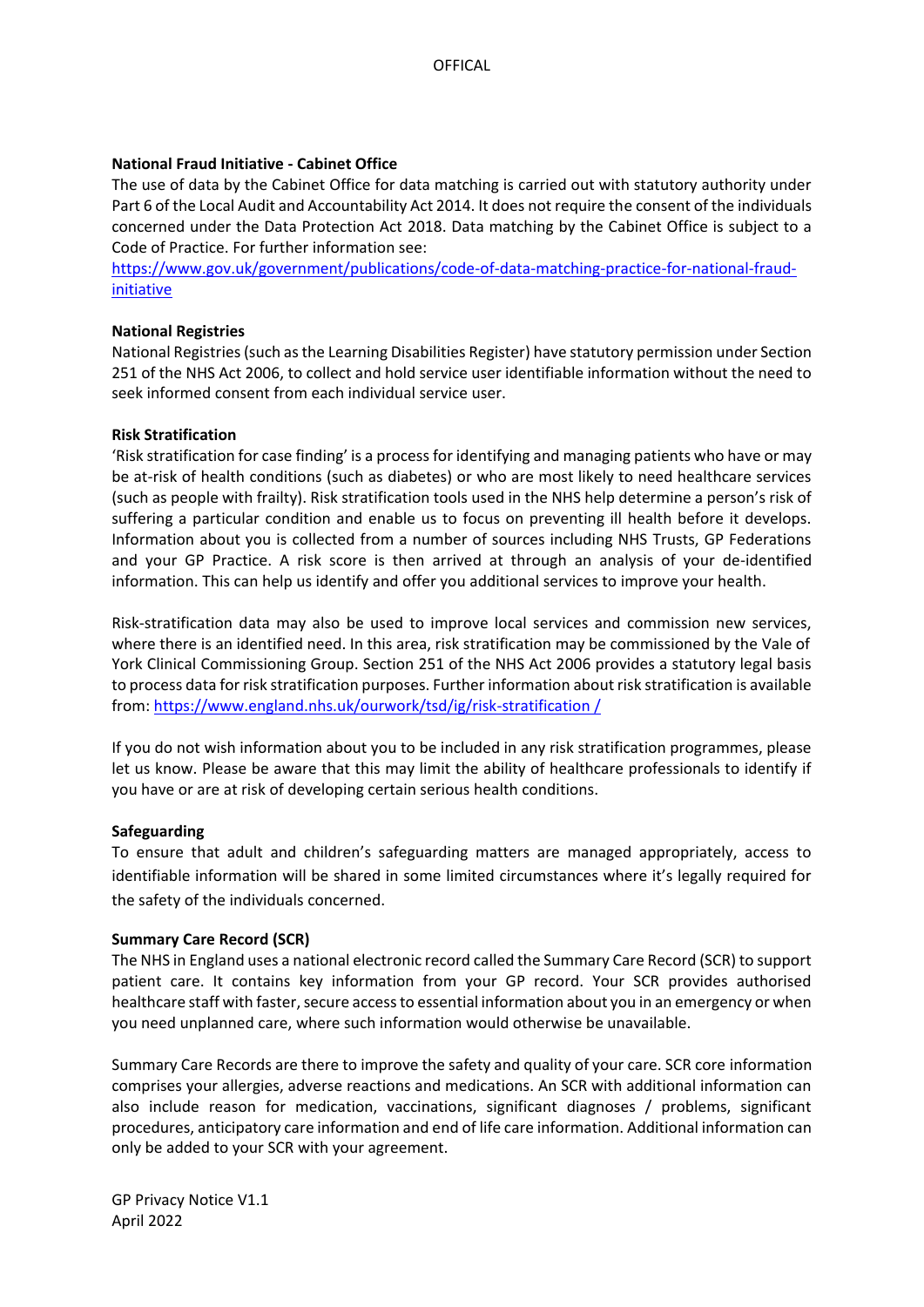Please be aware that if you choose to opt-out of SCR, NHS healthcare staff caring for you outside of this surgery may not be aware of your current medications, allergies you suffer from and any bad reactions to medicines you have had, in order to treat you safely in an emergency. Your records will stay as they are now with information being shared by letter, email, or phone. If you wish to opt-out of having an SCR please return a completed opt-out form to the practice.

#### **Supporting Medicines Management**

Some North East CCGs operate pharmacist prescribing advice services to support local GP practices with prescribing queries, which may require identifiable information to be shared. Pharmacists and pharmacy technicians work with your usual GP to provide advice on medicines, prescription ordering processes, prescribing queries, and review prescribing of medicines to ensure that it is appropriate for your individual needs, safe and cost-effective. Where specialist prescribing support is required, the CCG medicines management team may discuss product choice with your GP and your nominated community pharmacist to ensure evidence based cost effective choices are made to support your care.

## **Supporting Locally Commissioned Services**

CCGs support GP practices by auditing anonymised data to monitor locally commissioned services, measure prevalence and support data quality. The data does not include identifiable information and is used to support patient care and ensure providers are correctly paid for the services they provide.

## **Data Retention**

We manage patient records in line with the Records Management NHS Code of Practice 2021 <https://www.nhsx.nhs.uk/information-governance/guidance/records-management-code/> which sets the required standards of practice in the management of records for those who work within or under contract to NHS organisations in England, based on current legal requirements and professional best practice.

## **Who are our partner organisations?**

We may also have to share your information, subject to strict agreements on how it will be used, with the following organisations:

- NHS Trusts
- Specialist Trusts
- GP Federations
- Independent Contractors such as dentists, opticians, pharmacists
- Private Sector Providers
- Voluntary Sector Providers
- Ambulance Trusts
- Clinical Commissioning Groups
- Social Care Services
- Local Authorities
- Education Services
- Fire and Rescue Services
- Police
- Other 'data processors'

We will never share your information outside of health partner organisations without your explicit consent unless there are exceptional circumstances such as when the health or safety of others is at risk, where the law requires it or to carry out a statutory function.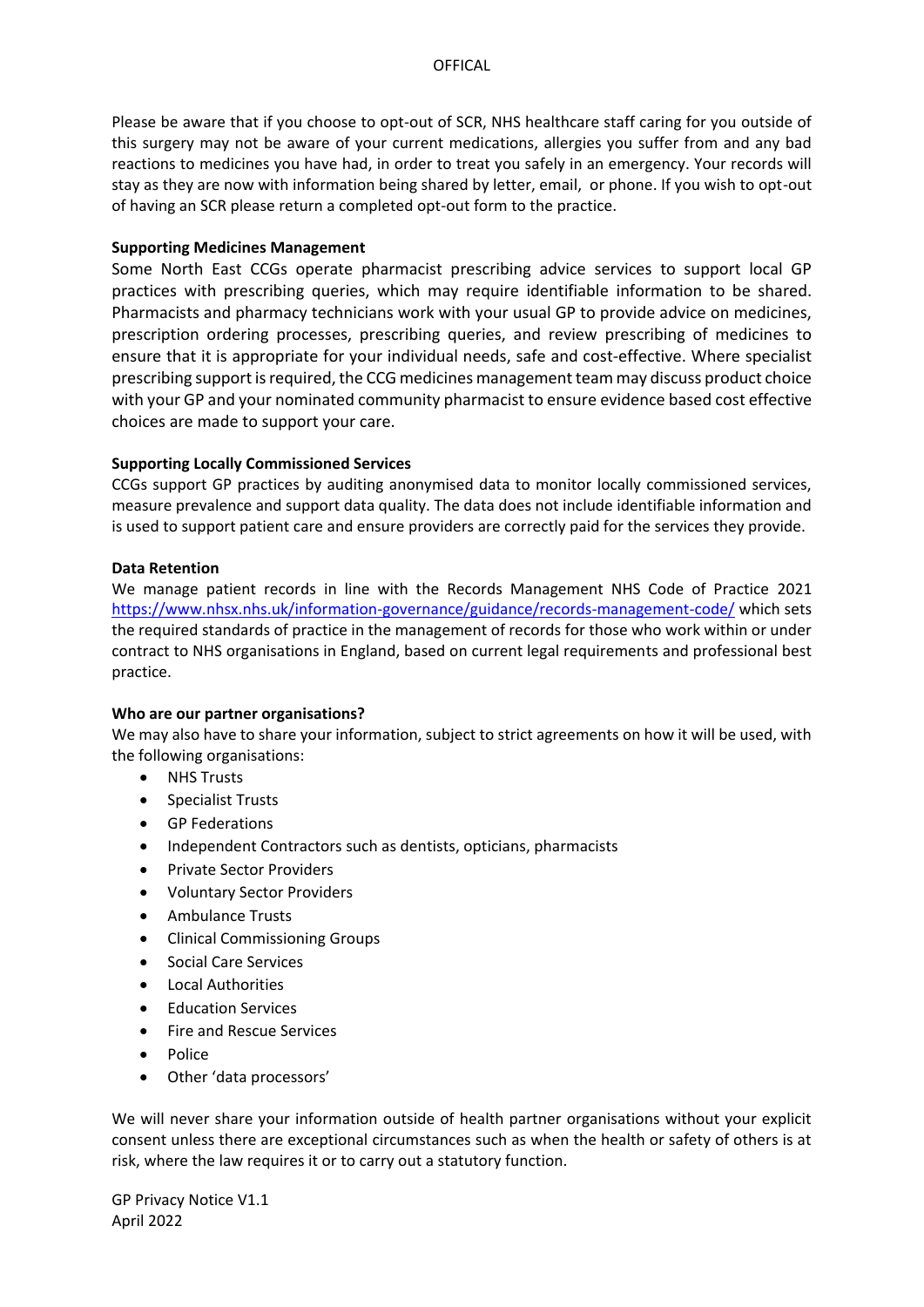Within the health partner organisations and in relation to the above mentioned themes we will assume you are happy to for your information to be shared unless you choose to opt-out (see below). This means you will need to express an explicit wish to not have your information shared with the other organisations; otherwise it will be automatically shared. We are required by law to report certain information to the appropriate authorities. This is only provided after formal permission has been given by a qualified health professional. There are occasions when we must pass on information, such as notification of new births, where we encounter infectious diseases which may endanger the safety of others, such as meningitis or measles (but not HIV/AIDS), and where a formal court order has been issued. Our guiding principle is that we are holding your records in strictest confidence.

## **Your Rights**

## **Your right to withdraw consent for us to share your personal information**

The national data opt-out allows people to opt out of their confidential patient information being used for research and planning. It was introduced on 25 May 2018, providing a facility for individuals to optout from the use of their data for research or planning purposes. The national data opt-out replaces the previous 'type 2' opt-out, which required NHS Digital not to share a patient's confidential patient information for purposes beyond their individual care. Any patient that had a type 2 opt-out has had it automatically converted to a national data opt-out from 25 May 2018 and has received a letter giving them more information and a leaflet explaining the new national data opt-out. If a patient wants to change their choice, they can use the new service to do this. You can find out more from the practice or by clicking here<https://www.nhs.uk/your-nhs-data-matters/>

#### **Your right to opt out**

The national data opt-out allows people to opt out of their confidential patient information being used for research and planning. It was introduced on 25 May 2018, providing a facility for individuals to optout from the use of their data for research or planning purposes. The national data opt-out replaces the previous 'type 2' opt-out, which required NHS Digital not to share a patient's confidential patient information for purposes beyond their individual care. Any patient that had a type 2 opt-out has had it automatically converted to a national data opt-out from 25 May 2018 and has received a letter giving them more information and a leaflet explaining the new national data opt-out. If a patient wants to change their choice, they can use the new service to do this. You can find out more from by clicking [here](https://www.nhs.uk/your-nhs-data-matters/) <https://www.nhs.uk/your-nhs-data-matters/>

#### **Patients who have a type 1 opt-out**

Some patients will have a type 1 opt-out registered with the practice, You can tell the practice if you do not want your confidential patient information held in your GP medical record to be used for purposes other than your individual care. This is commonly called a type 1 opt-out. This opt-out request can only be recorded by your GP practice.

If your wishes cannot be followed, you will be told the reasons (including the legal basis) for that decision. There are certain circumstances where a person is unable to opt out but these are only where the law permits this such as in adult or children's safeguarding situations.

You have a right in law to refuse or withdraw previously granted consent to the use of your personal information. There are possible consequences of not sharing such as the effect this may have on your care and treatment but these will be explained to you to help with making your decision.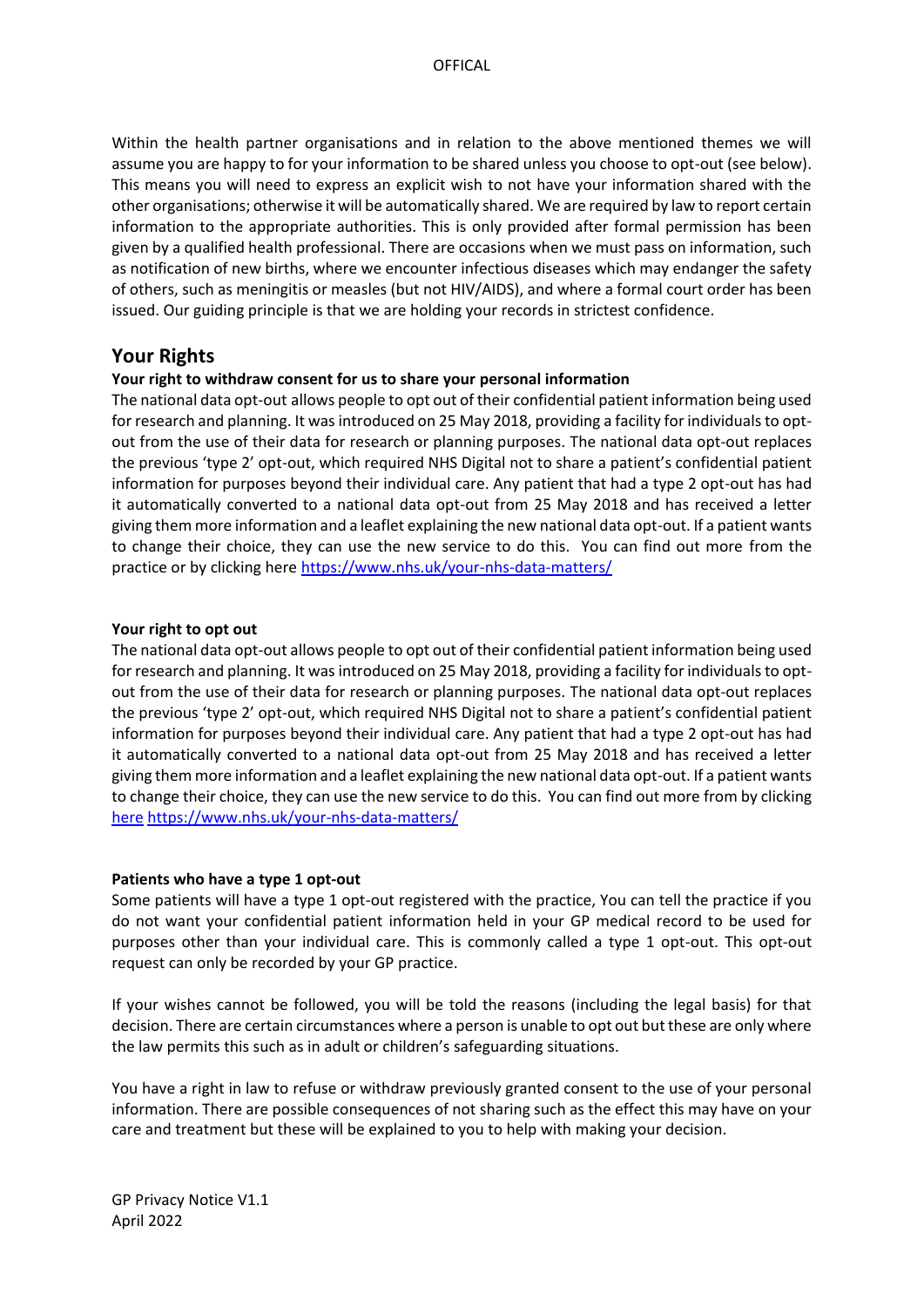If you wish to exercise your right to opt-out, or to speak to somebody to understand what impact this may have, if any, please contact us using the usual practice contact details.

You can find out more by clicking [here](https://www.nhs.uk/using-the-nhs/about-the-nhs/opt-out-of-sharing-your-health-records/) [https://www.nhs.uk/using-the-nhs/about-the-nhs/opt-out-of](https://www.nhs.uk/using-the-nhs/about-the-nhs/opt-out-of-sharing-your-health-records/)[sharing-your-health-records/](https://www.nhs.uk/using-the-nhs/about-the-nhs/opt-out-of-sharing-your-health-records/)

## **Right of Access to Your Personal Information**

We will tell you if we use your personal information, what that information is and why we use it. We will also tell you where we obtained the information from and with whom we share your information. Under this right we have to tell you how long we intend to keep your information for.

You are entitled to obtain a copy of the personal information held about you by the practice. You can view this or request copies of the records by making a **[subject access request.](https://ico.org.uk/for-the-public/personal-information/)** Any request to access or obtain a copy of this information will be considered in line with the data protection legislation. This is generally free of charge unless your request is very complicated and/or unreasonably excessive; if you require further copies of information already provided to you we may charge a reasonable administrative fee. If you want to access your data you can contact us using the contact details at the top of this notice. Under special circumstances, some information may be withheld.

#### **Right to Rectification**

This right allows you to ask for any information you believe to be inaccurate or incomplete to be corrected and completed. We are allowed one month from the date of your request in which to perform any such corrections or add supplementary statements. We will communicate any rectification of information to anyone to whom it has been disclosed unless this is not possible or involves disproportionate effort. We will tell you who those recipients are if you ask us.

#### **Right to Erasure**

This right is also commonly referred to as the 'right to be forgotten'. You can request that your information be erased, subject to certain exemptions, if it is no longer needed by us for the original purpose we said we would use it for or if you decide to withdraw your consent or if you object to the use of your information. If it transpires that the information was unlawfully used or is found to infringe the law you can ask for it to be erased. We will erase your information if we have a legal obligation to do so. We will communicate any erasure of information to anyone to whom it has been disclosed unless this is not possible or involves disproportionate effort. We will tell you who those recipients are if you ask us.

#### **Right to Restriction of Processing**

Restriction means marking information with the aim of limiting its processing in the future. Under this right you can request we restrict information processing for a period of time if you think the information is inaccurate, while we check its accuracy. If the information is found to have been used unlawfully you can ask for it to be restricted instead of being erased. If we no longer need to keep the information but you need us to keep it in connection with a legal claim you are involved with you can ask us to restrict it. You can also ask us to restrict processing if you have previously objected to us processing it whilst we check whether our legitimate reasons for processing it outweigh your right. Once processing has been restricted we can start to use the information again only if you have consented to this or where it is in connection with a legal claim or if it is to protect the rights of another person or there is a strong public interest. We will tell you before any restriction we have put in place is lifted. We will communicate any restriction of processing to anyone to whom it has been disclosed unless this is not possible or involves disproportionate effort. We will tell you who those recipients are if you ask us.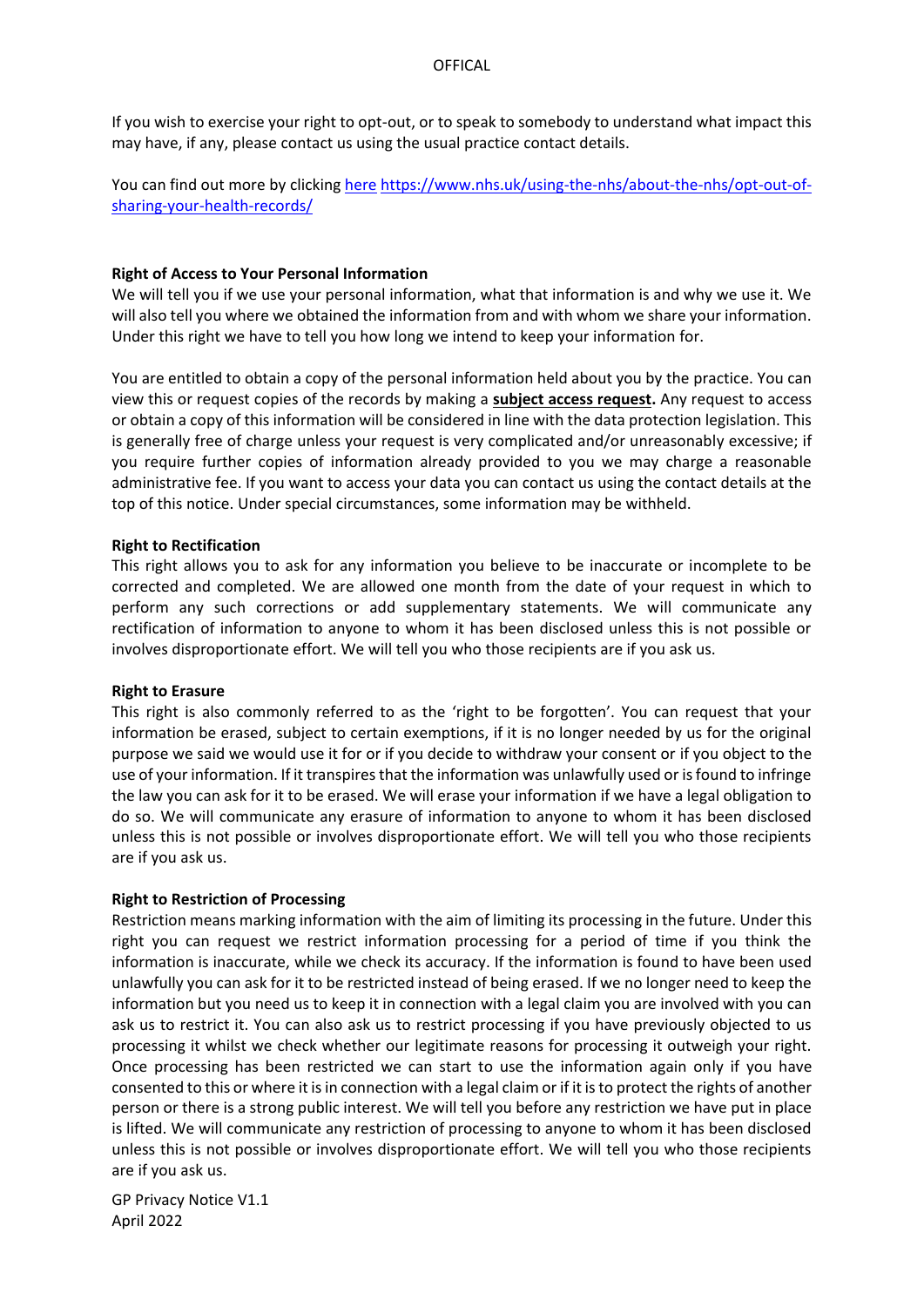#### **Right to Data Portability**

The purpose of this right is to give a person more control over their personal information. Data Portability means you have the right to receive a copy of personal information which you have given us in a structured, commonly-used, machine-readable format and to have it transferred directly to another 'controller' where technically possible. This right only applies to information which is processed by automated means and where you have given consent to the processing or where processing is necessary for the performance of a contract. It does not apply if the processing is needed to comply with a legal obligation, our official duties or is for a task carried out in the public interest. It is therefore unlikely to apply to any of the processing carried out by the practice.

#### **Right to Object**

You can object to the processing of your personal information if the processing activity is necessary for the performance of a task carried out in connection with our lawful, official duties or those of a third party, or a task carried out in the public interest. We could refuse to comply with a request only where we could show that there was an overriding legal reason or if we need to process the information in relation to a legal claim.

You also have a separate right to object to processing if it is for direct marketing purposes. We do not use your information in this way but if we did we would tell you about it. This right also includes a specific right to object to research uses except where this is done in the public interest.

#### **Automated Decision-Making, Including Profiling**

Profiling means any form of automated processing (i.e. processed by a computer and not a human being) of personal information used to analyse, evaluate or predict things about someone; this can include things like someone's health, personal preferences, interests, economic situation, reliability, performance at work behaviour, location or movements.

Under this right you can ask not to be subject to a decision made solely by automated means, including any profiling, which affects you in a legal way or has a similar significant effect. Automated decisionmaking and profiling is not allowed if it involves certain types of information; these 'special categories' of information are deemed to carry more sensitivity therefore we cannot use your health information for automated decision-making or profiling unless we have your explicit consent or there is substantial public interest allowing us to do so. We currently do not carry out any automated decision-making, including profiling.

#### **Consent**

Where processing is based on consent you have the right to withdraw consent to process your personal data.

#### **Right to Complain to the Information Commissioner's Office (ICO)**

If you have concerns or are unhappy about any of our services, please contact the Practice Manager. For independent advice about data protection, privacy and data-sharing issues, or to complain to the ICO if you think any processing of your personal data infringes data protection legislation you can contact:

The Information Commissioner Wycliffe House Water Lane Wilmslow Cheshire